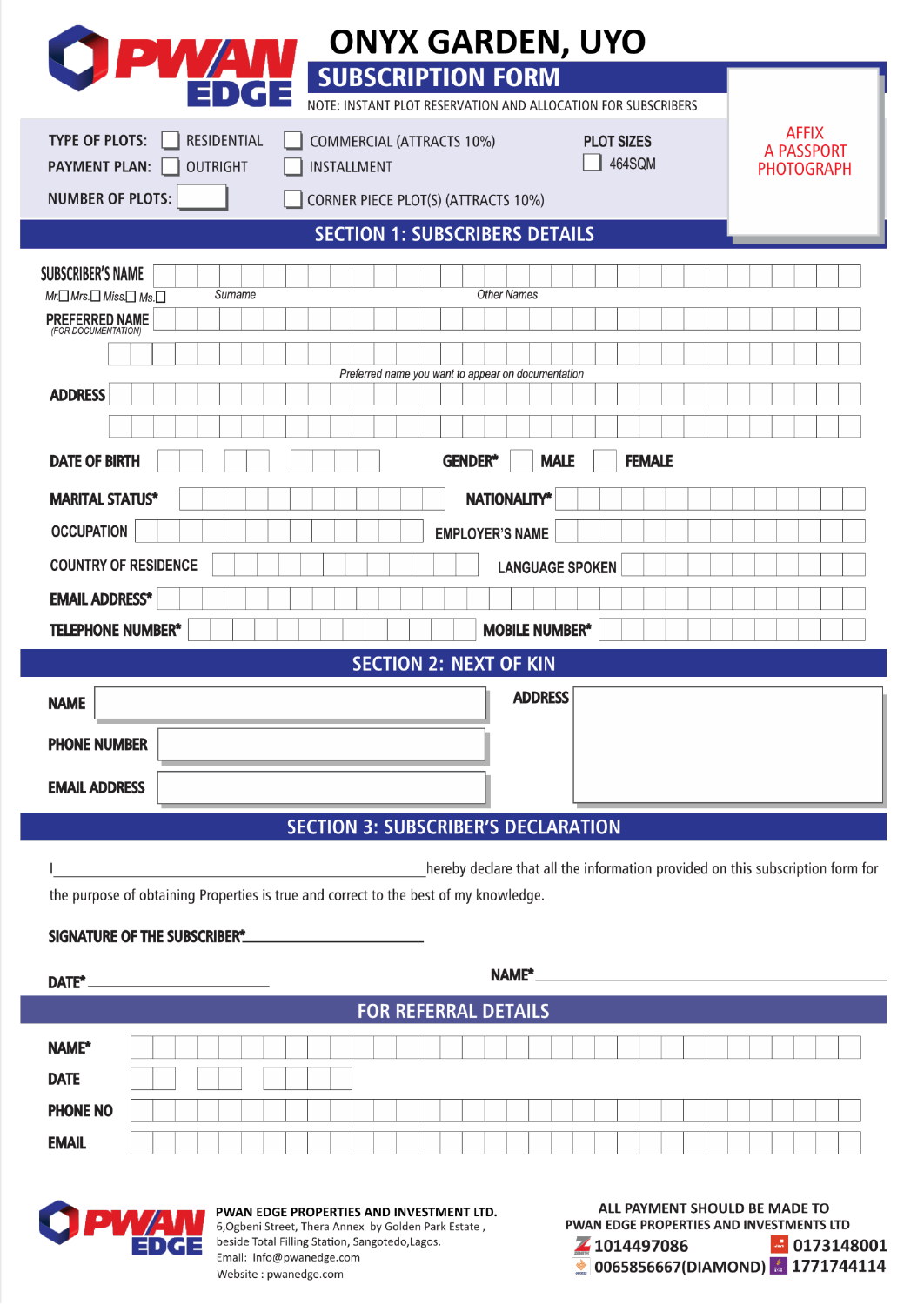## **ONYX GARDEN, UYO**

# **FREQUENTLY ASKED QUESTIONS/ TERMS AND CONDITIONS**

## Q1. Where is **ONYX GARDEN (OG) ?**

A. ONYX GARDEN is situated in Ekpene Mboh( Along Airport Road) in Ekpene Ukim LGA, Uyo, Akwa-Ibom state.

#### Q2. Who is the owner and promoter of the Estate? A. **Pwan Edge Properties and Investment Limited (PEPIL)**

Q3. What type of Title does ONYX GARDEN Uyo have on the land?

- A. Deed of Assignment with Land Owners and registered survey plan.
- Q4. Is the road to the Estate motor able?

A. Yes, the road to the estate is motorable.

Q5: What is the payment structure?

A. Outright payment {three (3) months}

B. Installment payment {twelve (12) months}

C. Commercial plot(s) attract additional 10% of plot(s) cost D. Corner Piece plot(s) attract additional 10% of plot(s) cost

Q6. Can I pay a deposit and pay balance anytime within the duration of tenure chosen?

A. After the payment of the initial deposit you are expected to pay the balance monthly. Non completion of payment as at when due

(chosen plan) will be treated as fundamental breach of contract and will attract N10,000 monthly default charge per plot afterwards.

# Q7. Apart from the payment for the land, do I make any other payment(s)

- A. I. Survey plan: **N150,000 per plot** (subject to review)
	- ii. Plot demarcation (4 corner): **N50,000 per plot** (subject to
	- review)
	- iii. Deed of assignment: **N200,000 per plot** (subject to review) iv. Development fee: N1,000,000 only per plot (subject to

review)

- v. Correction of name(s) attract N10,000 charges (subject to review)
- vi: Transfer of ownership/Addition of new names/ Changes of names attract 10% cost of plot(s)
- Q8. At what stage will I have to make these payments and how much each?

A. Payments should be made before the physical allocation.

## Q9. What do I get after completion of payments for the land?

- A. Receipt of payment, letter of allocation and contract of sales (**after full plot(s) payment**). While the deed of assignment is issued after physical allocation.
- Q10. What will the development levy be used for?
	- A. It will be used for distribution of energy, roads, drainage and other estate facilities.
- Q11. When will my plot(s) be allocated to me?
	- A. After 100% payment for the land and stipulated allocation time.
- Q12. Can I start building on the land now?
	- A. You can start building on the land after Physical Allocation
- Q13. Is there any time limit to commence work on my land after allocation?
	- A. No. But you will be responsible for clearing your plot(s) after physical allocation. Note: A charge of **N50, 000.00** per plot annually will be
	- charged if left and done by us when proper development of the estate commence.
- Q14. Can I re-sell my plot/property?
	- A. Yes a subscriber who has paid up on their land can re-sell their plot(s). **Pwan Edge Properties and Investment Limited** would require the seller to furnish the company with details of the buyer.
	- B. A Charge of 10% of the land consideration (Covering Transfer Documentation Fee shall be paid to the
	- Company by the buyer.
- Q15. Can I pay cash to your Agent?

A. While we are not discrediting anybody, we strongly advise that cash should be paid into the company's account only. Otherwise, cheque should be issued in favour of **PWAN EDGE PROPERTIES AND INVESTMENT LTD.** We would not accept any responsibility for any liability that may arise as a result of deviation from the above instruction.

- Q16. What is the size of the plot?
- A. 50ft/100ft
- Q17. Is there any restriction regarding the type of building I can construct in the estate?

A. Yes. The estate layout is in sections and you are limited to build houses on each section based on designated use or plan for that section (Commercial or Residential)., i.e. Bungalow, Blocks of flats, Detached houses(duplex). Note, "Face-me-I-face-you" and high rise houses will not be permitted.

Q18. What happens if I cannot continue with the payment or have completed payment? Can I get a refund?

A. Yes. But a 90-days notice shall be given for your refund to be process less 40% administrative charges. The refund shall be paid

according to the payment plan used for the subscription.

Q19. Is Pwan Edge Properties and Investment Ltd compliant to all money laundry acts?

A. Pwan Edge is 100% AML/CFT compliant. And reports any suspicious transaction to the appropriate authority.

**I hereby confirmed that I have seen the land and ready to go on with the transaccon.** 

**NAME…………………..………………………………………………………………SIGNATURE.....……………....…...…..DATE....................... ....** 

**NAME…………………..………………………………………………………………SIGNATURE.....……………....…...…..DATE....................... ....**